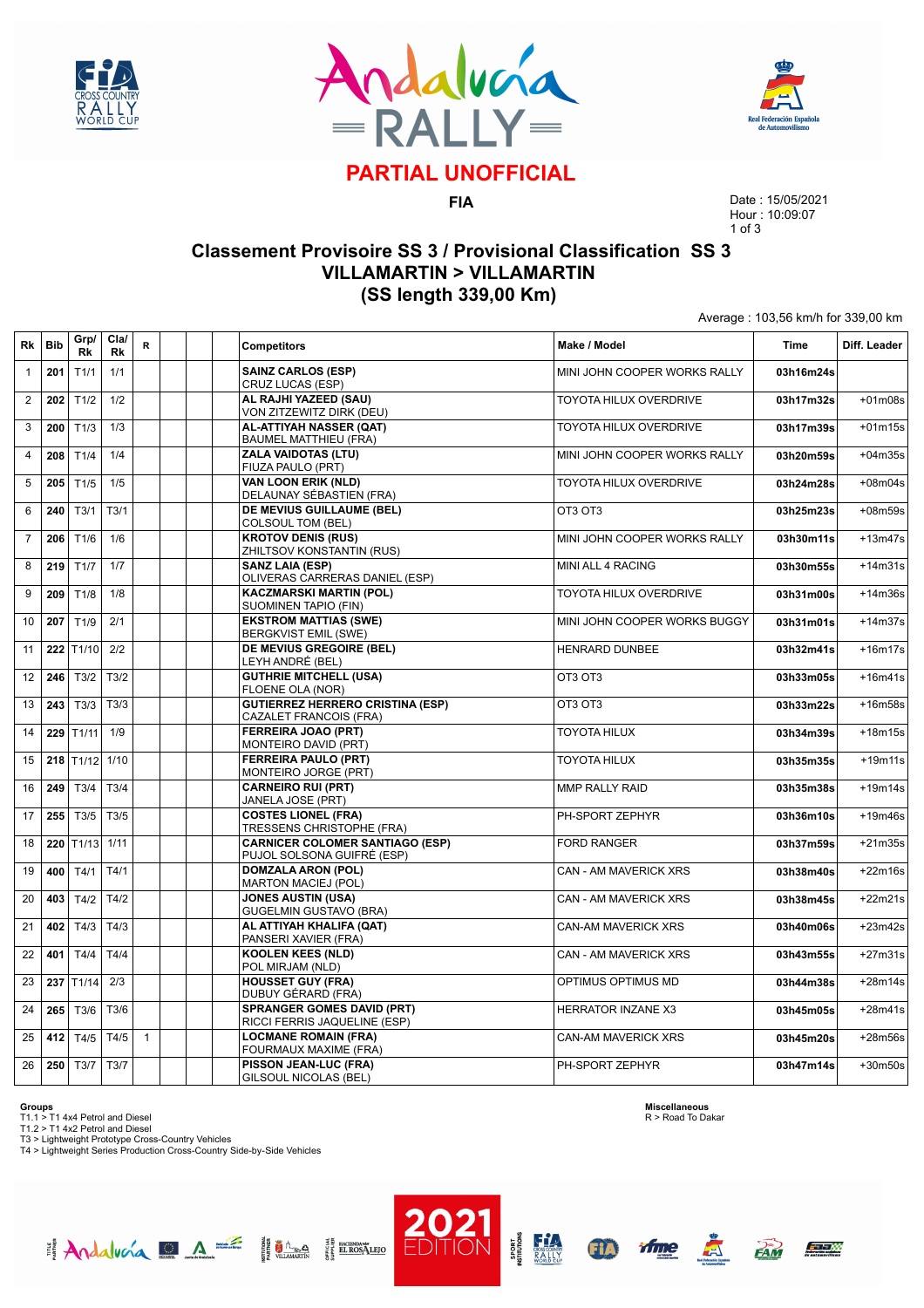





# **PARTIAL UNOFFICIAL**

**FIA**

Date : 15/05/2021 Hour : 10:09:07 2 of 3

Average : 103,56 km/h for 339,00 km

### **Classement Provisoire SS 2 / Provisional Classification SS 2 VILLAMARTIN > VILLAMARTIN (SS length 339,00 Km)**

| Rk | <b>Bib</b> | Grp/<br>Rk               | Cla/<br>Rk      | $\mathsf R$    | <b>Competitors</b>                                                               | Make / Model                     | <b>Time</b> | Diff. Leader |
|----|------------|--------------------------|-----------------|----------------|----------------------------------------------------------------------------------|----------------------------------|-------------|--------------|
| 27 | 406        | T3/8                     | T3/8            |                | <b>ALVAREZ FERNANDO (ESP)</b><br>GIMENO GARCÍA ANTONIO (ESP)                     | <b>CAN - AM MAVERICK XRS</b>     | 03h47m33s   | +31m09s      |
| 28 | 248        | T3/9                     | T3/9            |                | <b>BAUD LIONEL (FRA)</b><br>MINAUDIER LOIC (FRA)                                 | PH-SPORT ZEPHYR                  | 03h47m45s   | $+31m21s$    |
| 29 | 414        | T4/6                     | T4/6            |                | <b>VAYSSADE FLORENT (FRA)</b><br><b>REY NICOLAS (FRA)</b>                        | CAN - AM                         | 03h48m41s   | $+32m17s$    |
| 30 | 253        |                          | T3/10 T3/10     |                | <b>BESSON JEAN - PASCAL (FRA)</b><br>ROISSAC PATRICE (FRA)                       | CAN-AM T3RR                      | 03h50m04s   | +33m40s      |
| 31 |            | $215$ T <sub>1</sub> /15 | 2/4             |                | <b>HOUSIEAUX DOMINIQUE (FRA)</b><br>LEFEBVRE FREDERIC (FRA)                      | <b>OPTIMUS OPTIMUS</b>           | 03h50m18s   | $+33m54s$    |
| 32 | 224        | T1/16 1/12               |                 |                | <b>SCHOOLDERMAN RONALD (NLD)</b><br><b>BLANKESTIJN MARCEL (NLD)</b>              | TOYOTA ORD-150                   | 03h51m30s   | +35m06s      |
| 33 | 244        | T3/11 T3/11              |                 |                | PINCHEDEZ PHILIPPE (FRA)<br><b>GAIDELLA THOMAS (FRA)</b>                         | CAN - AM T3RR                    | 03h52m01s   | $+35m37s$    |
| 34 | 225        | $T1/17$ 1/13             |                 |                | <b>VAN DEN BRINK RIK (NLD)</b><br>HEIMANS HENDRIK GERARDUS (NLD)                 | TOYOTA ORD-150                   | 03h52m50s   | +36m26s      |
| 35 | 404        | T4/7                     | T4/7            |                | <b>GARCES HERNAN (CHL)</b><br>LATRACH VINAGRE JUAN PABLO (CHL)                   | CAN - AM MAVERICK XRS            | 03h53m01s   | $+36m37s$    |
| 36 |            | 423 T3/12 T3/12          |                 |                | RUBIO FERNANDEZ ALFREDO (ESP)<br>BENEDICTO SAN ANTONI LUIS ALBERTO (ESP)         | <b>CAN-AM MAVERICKS</b>          | 03h54m05s   | $+37m41s$    |
| 37 | 419        | T4/8                     | T4/8            | $\overline{2}$ | <b>BÉZIAT JEAN-PHILIPPE (FRA)</b><br>ALBIRA VINCENT (FRA)                        | <b>CAN-AM MAVERICK XRS</b>       | 03h54m06s   | $+37m42s$    |
| 38 | 415        | T4/9                     | T4/9            | 3              | <b>GRASA VICTOR (ESP)</b><br>NAVARRO MANUEL (ESP)                                | CAN-AM MAVERICK X3               | 03h54m21s   | +37m57s      |
| 39 |            |                          | 409 T4/10 T4/10 | $\overline{4}$ | <b>ZILLE DAVID (ARG)</b><br>JACOMY BRUNO (ARG)                                   | CAN - AM MAVERICK XRS            | 03h56m09s   | $+39m45s$    |
| 40 |            | 418 T4/11 T4/11          |                 | 5              | <b>LATTARD BENJAMIN (FRA)</b><br><b>JIMBERT PATRICK (FRA)</b>                    | CAN-AM MAVERICK X3               | 03h56m24s   | $+40m00s$    |
| 41 | 420        | T4/12 T4/12              |                 | 6              | PLA JEAN-CLAUDE (FRA)<br>PLA JEROME (FRA)                                        | POLARIS RZR PRO XP               | 03h58m12s   | $+41m48s$    |
| 42 |            |                          | 413 T4/13 T4/13 | $\overline{7}$ | <b>DEL RIO LUCAS (CHL)</b><br>SCOLA MARCELLO (CHL)                               | CAN - AM MAVRICK XRS             | 03h58m44s   | $+42m20s$    |
| 43 |            | $212$ T <sub>1/18</sub>  | 2/5             |                | <b>PISANO MICHAEL (FRA)</b><br>DELFINO MAX (FRA)                                 | OPTIMUS MD                       | 03h59m15s   | $+42m51s$    |
| 44 |            | 425 T4/14 T4/14          |                 |                | <b>FALLADA POUGET JOSEP (ESP)</b><br>ORTIZ NAVAS RAUL (ESP)                      | <b>CAN-AM MAVERICKS</b>          | 04h01m11s   | $+44m47s$    |
| 45 | 251        | T3/13 T3/13              |                 |                | DE SEYNES ERIC (FRA)<br>LIPAROTI CAMELIA (ITA)                                   | YAMAHA YXZ1000R                  | 04h01m52s   | +45m28s      |
| 46 |            | 223 T1/19 1/14           |                 |                | <b>BARBRY STEPHANE (FRA)</b><br><b>GARCIN JEAN-PIERRE (FRA)</b>                  | <b>BARBRY FACTORY NEMESIS RS</b> | 04h04m30s   | +48m06s      |
| 47 | 230        | T1/20                    | 2/6             |                | <b>MARTINEAU JEAN-LUC (FRA)</b><br>CHATRIS CEDRIC (FRA)                          | <b>OPTIMUS MD</b>                | 04h05m34s   | $+49m10s$    |
| 48 | 257        |                          | T3/14 T3/14     |                | <b>MOREAU GEOFFREY (FRA)</b><br>CASZALOT JEREMY (FRA)                            | MMP RALLY RAID                   | 04h05m58s   | $+49m34s$    |
| 49 |            |                          | 424 T3/15 T3/15 |                | <b>NARANJO GUTIERREZ JOSE MARIA (ESP)</b><br>ALVAREZ GUERRERO JOSE ANTONIO (ESP) | <b>CAN-AM MAVERICKS</b>          | 04h07m00s   | +50m36s      |
| 50 |            | 241 T3/16 T3/16          |                 |                | PENA CAMPO JOSE LUIS (ESP)<br>TORNABELL CORDOBA RAFAEL (ESP)                     | POLARIS RZR PRO XP               | 04h07m00s   | $+50m36s$    |
| 51 |            |                          | 422 T4/15 T4/15 | 8              | THEWESSEN ANDRE (NLD)<br><b>BASTINGS STIJN (NLD)</b>                             | <b>CAN-AM MAVERICK XRS</b>       | 04h09m49s   | +53m25s      |
| 52 |            |                          | 416 T4/16 T4/16 |                | <b>SEGURA JORDI (ESP)</b><br>SOLA TERRADELLAS MARC (ESP)                         | CAN-AM MAVERICK X3               | 04h13m43s   | $+57m19s$    |

**Groups**<br>T1.1 > T1 4x4 Petrol and Diesel<br>T1.2 > T1 4x2 Petrol and Diesel<br>T3 > Lightweight Prototype Cross-Country Vehicles<br>T4 > Lightweight Series Production Cross-Country Side-by-Side Vehicles

Andalucía DA E Hima HEROSTERO

**Miscellaneous** R > Road To Dakar





**PORT**